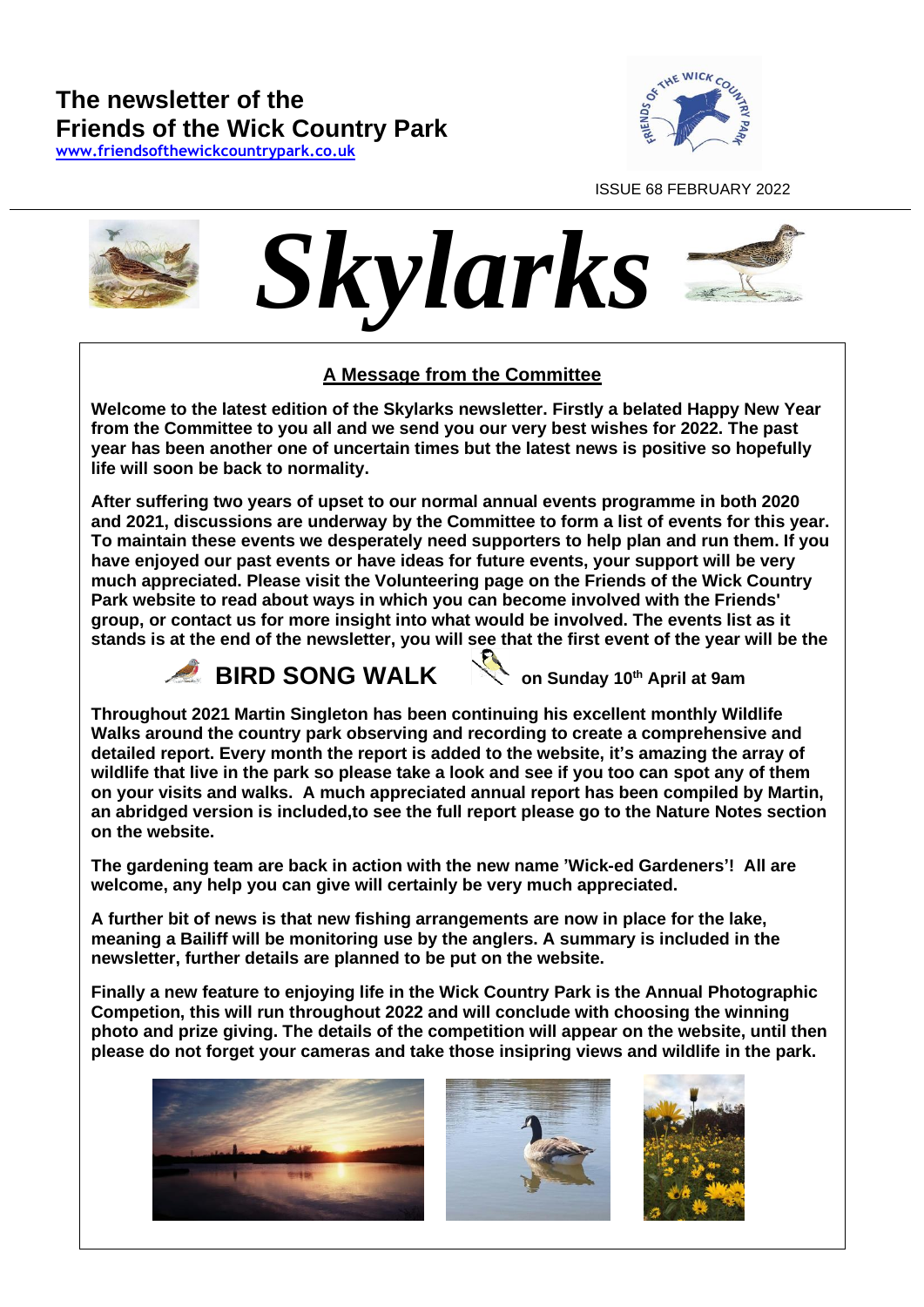# **Wick Country Park – Wildlife Sightings 2021**

#### **Bird Species**

A total of 53 bird species were identified in 2021 which is exactly the same number as 2020! However, 5 species were added to the overall "park list" and these were: Common Reed Bunting, Little Egret, Little Grebe, Sedge Warbler and Pied Wagtail. This of course means that 5 species seen in 2020, were missing in 2021. One in particular is the Lesser Whitethroat. Prior to 2021, these were recorded for several years in the park, and it is disappointing that none were seen or heard at all this year in the park but hopefully they will return in 2022.













**Bunting** 

Common Reed Little Egret Little Grebe Sedge Warbler Pied Wagtail Lesser Whitethroat

In December 2021, 3 birds were added to the UK red list due to severe declines in their populations since 1996. These were: Common House Martin (-57%), Common Swift (-58%), and European Greenfinch (- 67%) and our own records perhaps reflect some of this. In 2020 we saw Common Swift on 3 occasions with a maximum count of 11. In 2021 we only saw them once with a maximum count of 5. European Greenfinch sightings are even worse, we saw Greenfinch 6 times in 2020 with a maximum count of 7. We only saw one single Greenfinch in the whole of 2021! There is no doubt this species is in real trouble and numbers have massively reduced in our area. Its cousin, the Chaffinch, has also massively declined recently but our sightings remain stable, although just a few years ago it would have been one of the most common birds in the park. Despite UK wide declines, our records of Common House Martin increased in 2021, with a maximum count of 30 birds seen on one visit. Another declining bird is the Song Thrush, and our sightings were reduced from 5 in 2020 to only 3 in 2021. Sadly, there does not appear to be any real significant increases in any bird numbers except for the Black Headed Gull, where we did see a particularly large flock of around 300 birds one visit. However, you cannot really read anything into a single year's changes and only after several years will we see the effects of any changes in bird populations in the park.

In respect of birds breeding in the park, the most obvious group are the water birds around the lake where we can see the chicks being cared for by the adults. Here we saw breeding success for Canada Goose, Moorhen, Coot and Mallard, all with chicks at various times of the spring and summer. In addition, we can reasonably assume that some of the summer migrant birds are breeding here, and we can add Chiffchaff, Blackcap, Common Whitethroat, and Reed Warbler to the list. In respect of resident birds, we can also assume that many of these are breeding in the park, and without listing them all here I would estimate another 14 or 15 species are breeders. This would give us a reasonable estimate of 22 / 23 breeding species in the park itself. There are also many other species which breed in the surrounding areas and use the park for feeding e.g. Starling, House Sparrow, Swallows and House Martins, so there is no doubt that the park is an important area for breeding birds in Wickford.

#### **Butterflies**

A good year for butterflies with 22 species identified, some in very good numbers. Two new species were added in 2021, Small Heath and White-letter Hairstreak. In respect of the latter, during our walks, these were actually seen just outside of the park but were seen and identified at other times in the park during 2021.





Small Heath **White-letter Hairstreak Meadow Brown** Marbled White Brown Argus





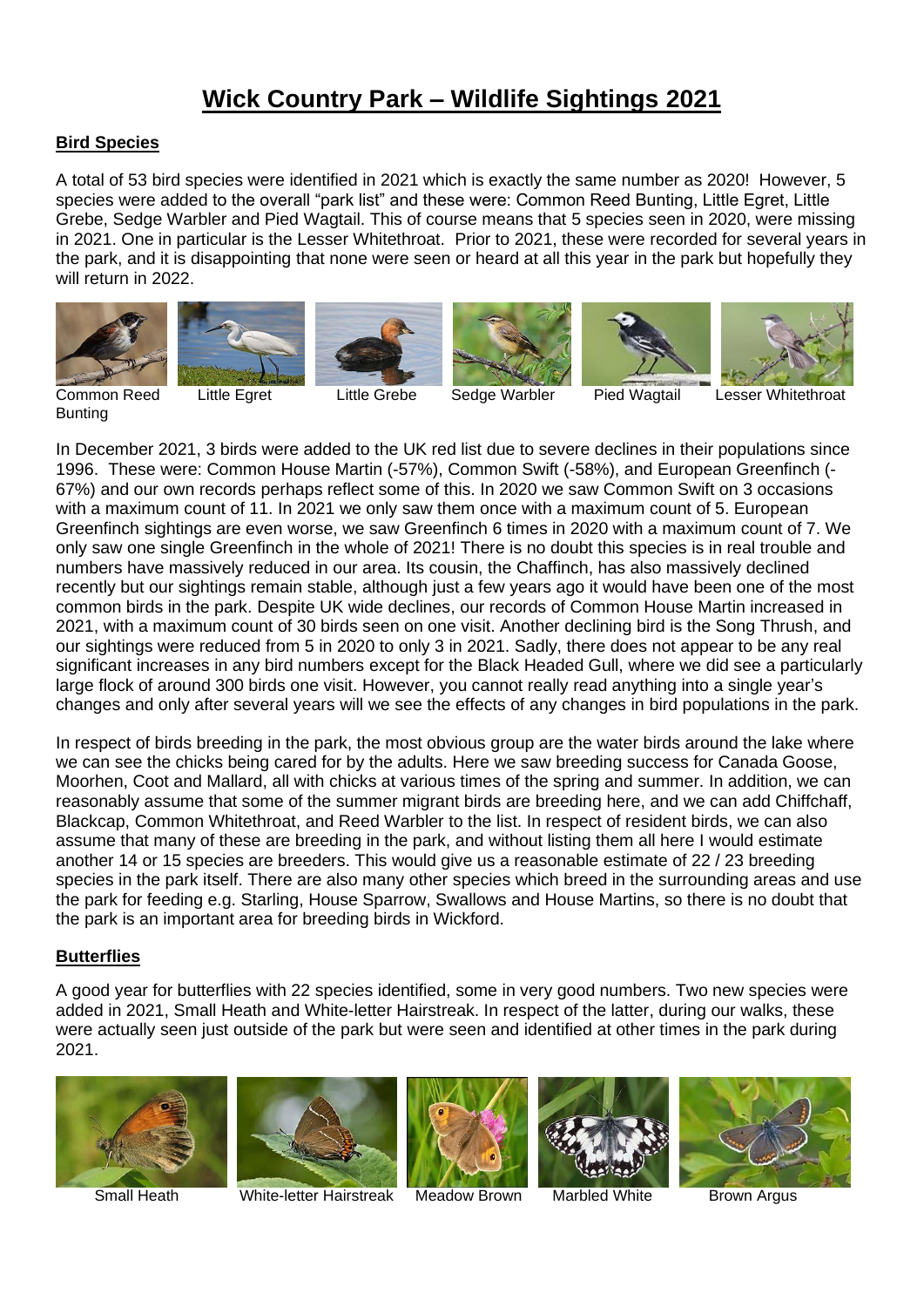In respect of numbers, Gatekeepers were not present in the same numbers as 2020 but there were huge numbers of Meadow Browns and it was a good year for them. Marbled Whites were also present in very good numbers and this species has now become a common sight in the park. The butterfly most seen is the Speckled Wood, seen on 50% of our walks, normally in the shaded areas behind the lake. It is also worth mentioning the Brown Argus, which is an excellent sighting for the park, and we saw 3 individuals this year, including one that looked like it was laying eggs. Let's hope we get a decent population of this lovely little butterfly in future years.

### **Dragonflies**

2021 saw a welcome increase in both the number of species and general number of dragonflies/damselflies seen. 5 new species were added to the park list: Blue-tailed Damselfly, Common Blue Damselfly, Common Darter, Emperor (Blue) Dragonfly, and Large Red-eyed Damselfly.











Blue-tailed Damselfly Common Blue Damselfly Common Darter Emperor (Blue) Large Red-eyed

Dragonfly Damselfly

 $\parallel$ 

### **Moths**

Our first year recording moths, mainly due to the moth night held in August. We identified 21 moth species in 2021 but there are surely many more to be found. Interestingly, we saw 2 hairy caterpillars during our walks last year, which were identified as Oak Egger moth and Fox moth, which coincidentally are both in the same family of moths!

#### **Mammals**

One new species was added to the mammal list, Red Fox, which was seen and heard during the moth night, additionally a Common Pipistrelle bat was also identified that night using a bat detector. Other than that, the only other mammal seen in the park was the Grey Squirrel.

#### (Written by Martin Singleton)

For even more information please go to the website where you will be able to see the full annual report in detail and also the monthly reports.

## **'Wick-ed Gardeners'**



A new name but still the valued work of the team of volunteer gardeners working to maintain the Pavilion garden. All are welcome, tools are available but bring your own if you prefer along with your pair of gardening gloves. Refreshments are provided to sustain you in the very much appreciated work. There are no set times now so please keep an eye on the Friends of the Wick Country Park website under Latest News for the date of the next session and meeting arrangements.

# **New Lake Bailiff at the Park**



S & A Watercraft have announced that working with Basildon Council they are now the company patrolling the lake to improve and maintain the area. They will be patrolling the lake at regular intervals interacting with the anglers, also any upcoming events will be announced on their social media pages. Fishing is strictly for permit holders only, fees and season tickets will apply.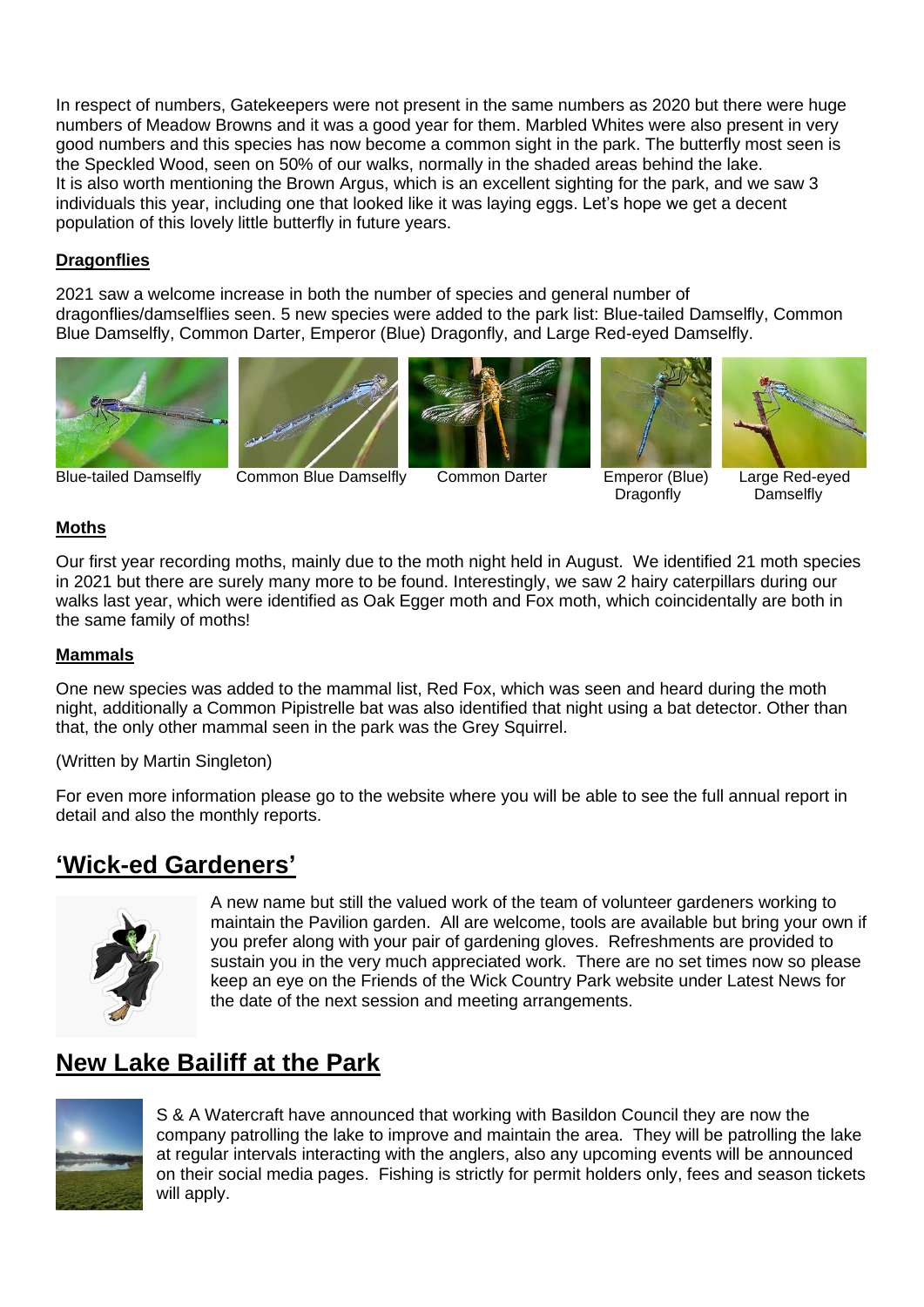

# **WICK COUNTRY PARK EVENTS 2022**



### **The following events for 2022 have been organised by the Friends of the Wick Country Park.**

*All these events start at or near to the Wick Country Park Pavilion and for most events booking is not required, please see the particular event for details. Toilets, car-parking, cycle racks, and refreshments are available at all events.*

| <b>EVENT</b><br>Please click on the link<br>for full details   | <b>DATE</b>                                                                                                                                                                                                        | <b>DETAILS</b>                                                                                                                                                                                                                                                                                                                                                                                                                                                              |
|----------------------------------------------------------------|--------------------------------------------------------------------------------------------------------------------------------------------------------------------------------------------------------------------|-----------------------------------------------------------------------------------------------------------------------------------------------------------------------------------------------------------------------------------------------------------------------------------------------------------------------------------------------------------------------------------------------------------------------------------------------------------------------------|
| <b>Wick-ed Gardeners</b>                                       | Next date:<br>please see the<br><b>Latest News</b><br>page.                                                                                                                                                        | <b>Great news!</b> The new Wick Gardening Group - the Wick-<br>ed Gardeners - is now meeting regularly in its new guise.<br>For the next date, please see the Latest News page. Meet<br>outside the Pavilion. Please bring your own gardening<br>gloves. Tools will be provided, but if you have your own<br>favourite gardening tool/s please feel free to bring your<br>own. Refreshments will be provided.                                                               |
| <b>Annual Photographic</b><br>Competition                      | Throughout<br>2022                                                                                                                                                                                                 | Please check out the Latest News page via the link to the<br>left for confirmation of the details. But meanwhile, start<br>taking, and saving, your photos in and around the Park!                                                                                                                                                                                                                                                                                          |
| <b>Monthly Nature Walks</b>                                    | Dates for 2022:<br><b>February 16th</b><br>March16th<br>April 20th<br>May18th<br>June15th<br>July 20th,<br>August 17 <sup>th</sup><br>September 21st<br>October 19th<br>November 16th<br>December 14 <sup>th</sup> | Starting at 10.30a.m. Enjoy a sociable and leisurely walk<br>of approx 1 - 1.5 hours around the Park, led by Martin<br>Singleton, and assisted by other experts from the<br>Wickford Wildlife Society to watch and listen to the<br>varied wildlife in the Park. If you come throughout the<br>year you may be amazed at the changing patterns of<br>sightings throughout the seasons. For further details and<br>to confirm the next date, please contact Martin Singleton |
| <b>Birdsong Walk</b>                                           | 10/04/2022                                                                                                                                                                                                         | Start time: 09.00 - note the earlier start compared with<br>previous years. Martin Singleton will be the lead.<br>Refreshments will be provided.                                                                                                                                                                                                                                                                                                                            |
| <b>Bring Your Own Picnic by</b><br>the Lake                    | 11/06/2022                                                                                                                                                                                                         | Time 2pm to approx 5pm. Sit by the lake and see what<br>birds and wildlife there is about whilst enjoying a picnic.                                                                                                                                                                                                                                                                                                                                                         |
| Moth Night and<br><b>Stargazing</b>                            | 01/07/2022                                                                                                                                                                                                         | Time 9pm till late - Moth Night and Stargazing. This is a<br>joint event with the Wickford Wildlife Society. There will<br>be a booking system to be opened nearer the time as<br>numbers will be limited.                                                                                                                                                                                                                                                                  |
| <b>Bat Watch and Night</b><br><b>Walk</b><br>(to be confirmed) | 06/08/2022                                                                                                                                                                                                         | Time to be confirmed. This depends on if we can get<br>someone from the Essex Bat Group to attend.                                                                                                                                                                                                                                                                                                                                                                          |
| <b>Autumn Walk with Apple</b><br><b>Theme Refreshments</b>     | 30/10/2022                                                                                                                                                                                                         | Time 10am - Autumn Walk with apple theme<br>refreshments                                                                                                                                                                                                                                                                                                                                                                                                                    |